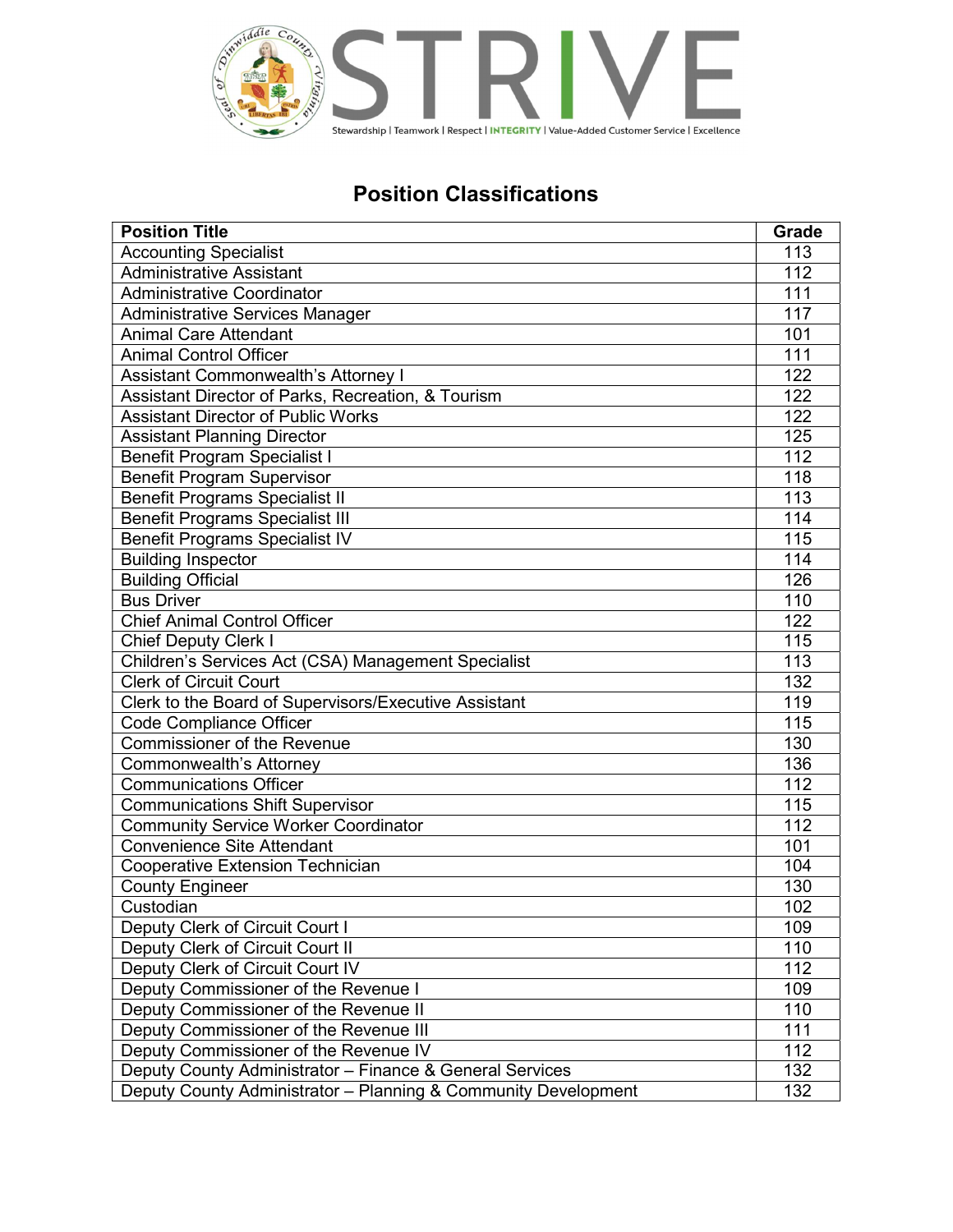

| <b>Position Title</b>                           | Grade            |
|-------------------------------------------------|------------------|
| Deputy Sheriff - Captain                        | 124              |
| Deputy Sheriff - Investigator                   | 120              |
| Deputy Sheriff - Lieutenant                     | 122              |
| Deputy Sheriff - Major                          | 128              |
| Deputy Sheriff Corporal I - Transport           | 114              |
| Deputy Sheriff Corporal II - Law Enforcement    | 116              |
| Deputy Sheriff II - Community Relations         | 114              |
| Deputy Sheriff II - Law Enforcement             | 114              |
| Deputy Sheriff Sergeant I - Transport           | 117              |
| Deputy Sheriff Sergeant II - Law Enforcement    | 118              |
| Deputy Sherriff I - Transport                   | 113              |
| Deputy Treasurer I                              | 109              |
| <b>Deputy Treasurer II</b>                      | 110              |
| Deputy Treasurer II - Accounting Specialist     | 110              |
| <b>Deputy Treasurer III</b>                     | 113              |
| Deputy Treasurer IV                             | $\overline{112}$ |
| <b>Director of Children's Services</b>          | 126              |
| Director of Economic Development                | 126              |
| <b>Director of Emergency Communications</b>     | 126              |
| <b>Director of Human Resources</b>              | 128              |
| Director of Information Technology              | 128              |
| Director of Parks, Recreation, & Tourism        | 126              |
| Director of Planning, Zoning, & Code Compliance | 128              |
| <b>Director of Public Works</b>                 | 128              |
| <b>Director of Social Services</b>              | 128              |
| <b>EMS Captain</b>                              | 123              |
| EMT - Basic                                     | 111              |
| EMT - Intermediate                              | 113              |
| <b>EMT</b> - Paramedic                          | 114              |
| <b>Environmental Administrator</b>              | 116              |
| <b>Family Services Specialist I</b>             | 114              |
| <b>Family Services Specialist II</b>            | 115              |
| <b>Family Services Specialist III</b>           | 115              |
| <b>Family Services Supervisor</b>               | 118              |
| Fire & EMS Assistant Chief                      | 125              |
| Fire & EMS Chief                                | 132              |
| Fire & EMS Captain                              | 122              |
| Fire & EMS Lieutenant - Basic                   | 118              |
| Fire & EMS Lieutenant - Intermediate            | 119              |
| Fire & EMS Lieutenant - Paramedic               | 120              |
| Firefighter/EMT - Basic                         | 115              |
| Firefighter/EMT - Intermediate                  | 116              |
| Firefighter/EMT - Paramedic                     | 117              |
| Food Service Manager                            | 108              |